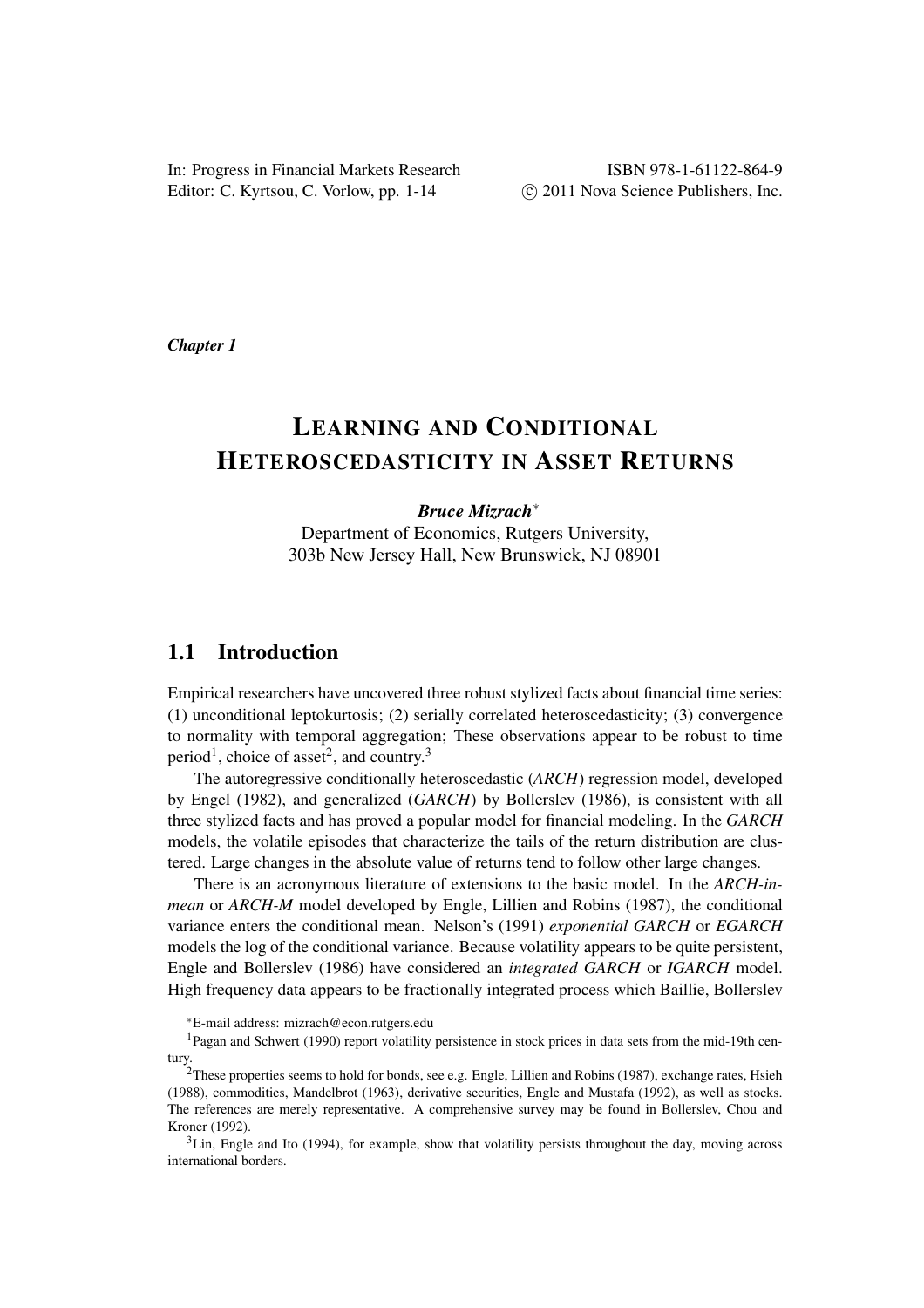and Mikkelsen call *FIGARCH*. Bera, Higgins and Lee (1992) have introduced an *augmented ARCH* model with time varying coefficients that they call *AARCH*. This model's statistical properties are quite similar to the model I develop here.

The applied literature is simply enormous and still growing. The survey article by Bollerslev, Chou and Kroner (1992) lists several hundred references to almost every conceivable asset.

Despite the widespread use of the *GARCH* model, the specification of the conditional heteroscedasticity is essentially ad hoc. As Diebold (1988) notes, the literature is lacking a truly economic theory explaining the persistence in volatility.

This paper's contribution is to develop a model of asset pricing and learning where *GARCH* disturbances evolve naturally out of the decision problem of economic agents. Agents try to learn about the parameters of a stochastic process. Their evolving beliefs are incorporated into asset returns, leading to time variation in the parameters. I show that one representation for the data generating mechanism is a Markov model with *GARCH* disturbances.

The learning model suggests an extended *GARCH* specification in which variables from the conditional mean explain time variation in the coefficients of the conditional variance. I propose a time-varying *GARCH* specification which nests the standard model. In an empirical example with the Italian Lira-German Deutschemark exchange rate, I reject the standard framework in favor of the learning model.

The paper is organized in the following manner. Section 1 develops Bollerslev's generalization of the *ARCH* model. A review of the time series properties of the model highlights the three stylized facts. Section 2 describes the model of asset pricing and learning. The covariance structure of this model is described in Section 3. Finite sample properties are explored in Section 4 in four different designs including one with structural change. The exchange rate example is presented is Section 5. Section 6 concludes and suggests some directions for future research.

# 1.2 GARCH in the Linear Regression Model

I work throughout the paper with the linear regression model

$$
y_t = x_t \beta + \varepsilon_t. \tag{1.1}
$$

 $y_t$  is an observation on an endogenous variable which may be thought of as the fundamental,  $x_t$  is a  $1 \times k$  vector of explanatory variables,  $\beta$  is a  $k \times 1$  vector of unknown parameters, and  $\varepsilon_t$  is a disturbance term distributed  $N(0, \sigma_{\varepsilon}^2)$ . Define  $Y_t = [\begin{array}{ccc} y_1 & \cdots & y_t \end{array}]'$ ,  $X_t = [x_1 \cdots x_t]$ , and  $\xi_t = [x_1 \cdots x_t]$ .

Engle extended the model 1.1 to allow for an explicitly time varying conditional variance *h<sup>t</sup>* p

$$
\varepsilon_t = \sqrt{h_t} \eta_t, \ \eta_t \sim N(0, 1). \tag{1.2}
$$

Engle called it the *ARCH* model because the conditional variance was expressed as a function of the lagged innovations to the conditional mean

$$
h_t = a_0 + \sum_{i=1}^{q} a_i \varepsilon_{t-i}^2.
$$
 (1.3)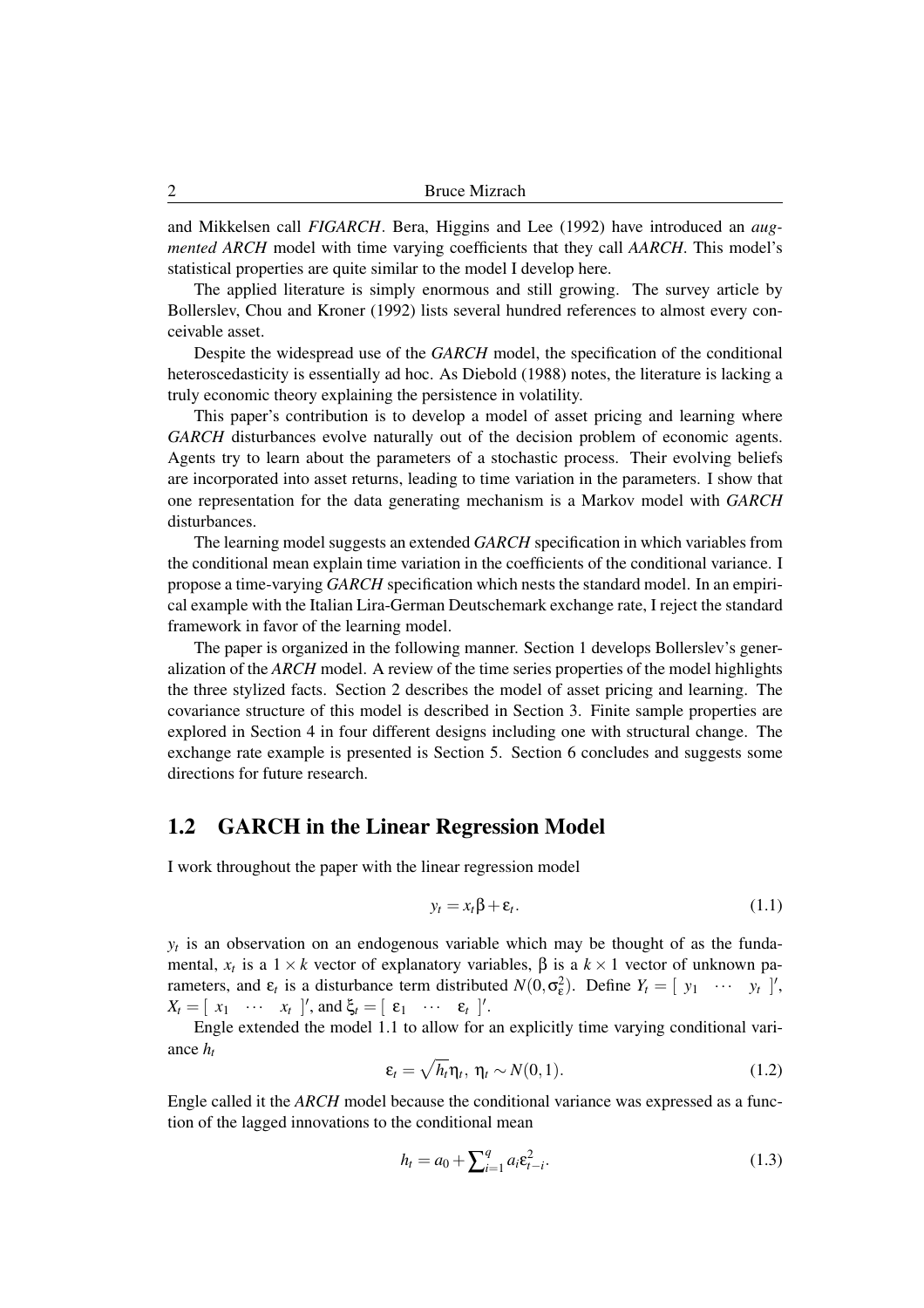Following Bollerslev (1986), I will call 1.3 the *ARCH*(*q*) model.

Bollerslev generalized Engle's model to allow the conditional variance to depend on lagged conditional variances as well. The *GARCH*(*p*,*q*) model is written as

$$
h_t = a_0 + \sum_{i=1}^{q} a_i \varepsilon_{t-i}^2 + \sum_{j=1}^{p} b_j h_{t-j}.
$$
 (1.4)

An equivalent, perhaps more intuitive formulation for 1.3, as in Bollerslev (1988), arises by substituting  $v_t \equiv (\varepsilon_t^2 - h_t) = h_t(\eta_t^2 - 1)$  at each  $\varepsilon_t^2$ ,

$$
\varepsilon_t^2 = a_0 + \sum_{i=1}^{\max[p,q]} (a_i + b_i) \varepsilon_{t-i}^2 - \sum_{j=1}^p b_j v_{t-j} + v_t,
$$
\n(1.5)

where  $a_i = 0$  for  $i > q$  and  $b_i = 0$  for  $i > p$ . In this form, we can see that the *GARCH*( $p, q$ ) model is an  $ARMA(m, p)$  in the squared disturbances, where  $m = \max[p, q]$ .

#### 1.2.1 GARCH and the stylized facts for asset returns

#### 1.2.1.1 Leptokurtosis

Calculation of the kurtosis requires the second and fourth unconditional moments. The unconditional variance of the *GARCH(p,q)* model is given in Bollerslev (1986) as

$$
\sigma_{\varepsilon}^2 = a_0 / (1 - \sum_{i=1}^q a_i - \sum_{j=1}^p b_i).
$$
 (1.6)

Let  $A(L)$  be the *q*-dimensional polynomial in the lag operator for the squared innovations and  $B(L)$  be the *p*-dimensional polynomial for the lagged conditional variances. A sufficient condition for the existence of the second moment is  $A(1) + B(1) < 1$ .

The fourth moment requires even stronger parameter restrictions. For the *ARCH(q)* case, Milhoj (1985) derives necessary and sufficient conditions. Pre-multiplying 1.5 by ε 2 *t*−*j* and taking expectations yields the *j*th autocovariance,

$$
\gamma_j \equiv cov(\varepsilon_t^2, \varepsilon_{t-j}^2) = \sum_{i=1}^q a_i \gamma_{j-i}.
$$
 (1.7)

Dividing through by  $\gamma_0$ , he obtains the analog of the Yule-Walker equations,

$$
\rho_j \equiv \gamma_j/\gamma_0 = \sum_{i=1}^q a_i \rho_{j-i}, \qquad (1.8)
$$

where the  $a$ 's can now be interpreted as the  $q$  partial autocorrelations of the *GARCH* process,

$$
a_j = corr(\varepsilon_t^2, \varepsilon_{t-j}^2 \mid \varepsilon_{t-1}^2, \dots, \varepsilon_{t-j-1}^2). \tag{1.9}
$$

The standard *ARMA* diagnostics apply here. The partial autocorrelations are zero for  $j > q$ .

Milhoj stacks the equations 1.9 in matrix form as

$$
A = (I - \Psi)\rho \tag{1.10}
$$

where  $A = [a_1 \cdots a_q]$ , *I* is the  $q \times q$  identity matrix,  $\rho = [p_1 \cdots p_q]$  and Ψ is the  $q \times q$  matrix,  $\Psi_{ij} = a_{i+j} + a_{i-j}$ , with  $a_j = 0$  for  $j \le 0$  and  $j > q$ . He shows that a necessary and sufficient condition for the existence of the fourth moment<sup>4</sup> is

$$
3A'(I - \Psi)^{-1}A < 1\tag{1.11}
$$

<sup>&</sup>lt;sup>4</sup>Note that many stationary *GARCH* models will not have a fourth moment.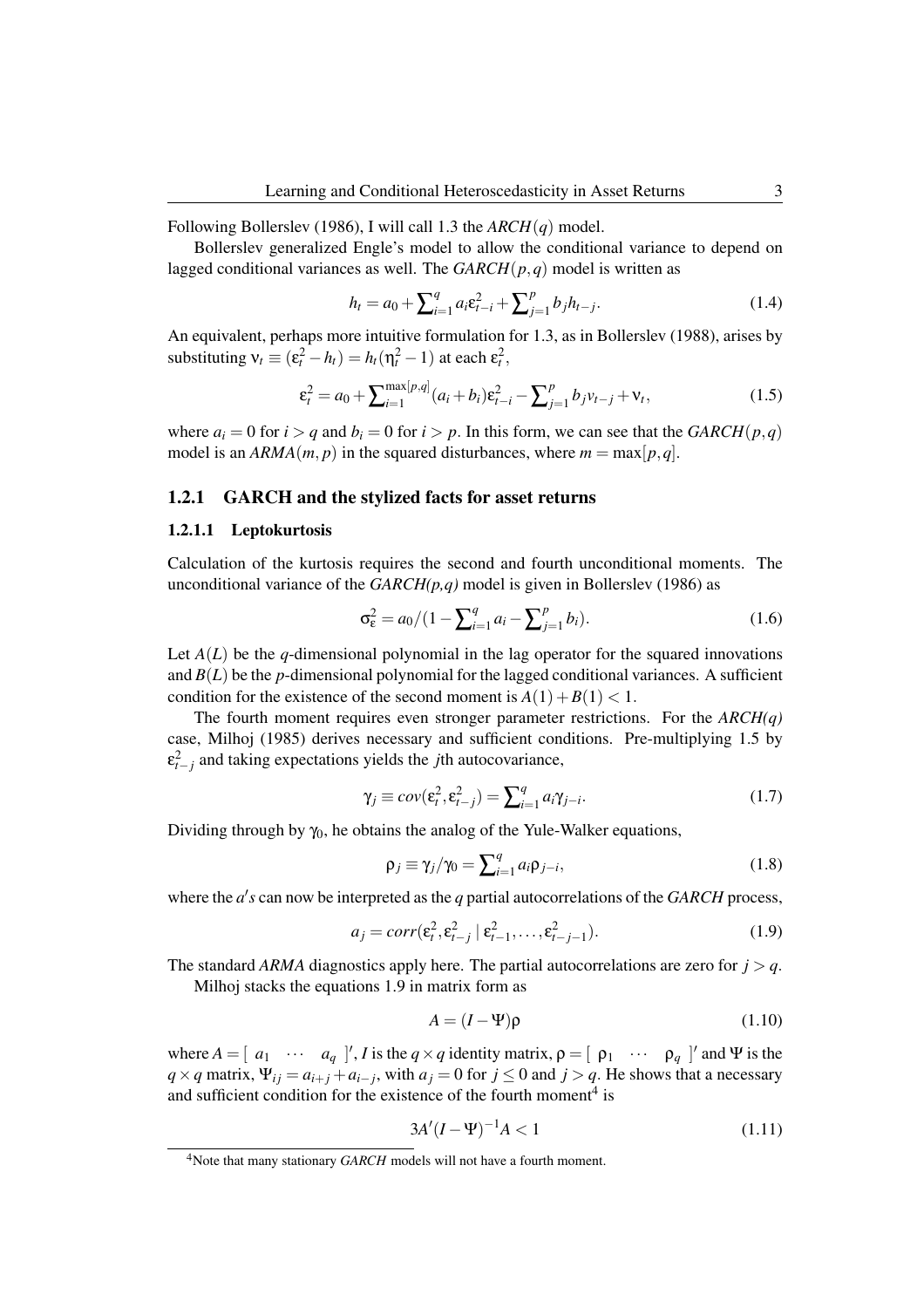For the *ARCH*(1), this is simply

 $3a_1^2 < 1.$ 

For the  $ARCH(2)$ , 1.11 can be written as

$$
3\begin{bmatrix} a_1 & a_2 \end{bmatrix} \begin{bmatrix} 1-a_2 & 0 \\ a_1 & 1 \end{bmatrix}^{-1} \begin{bmatrix} a_1 \\ a_2 \end{bmatrix}
$$

which, upon inverting yields,

$$
a_2 + 3a_1^2 + 3a_2^2 + 3a_1^2a_2 - 3a_2^3
$$

The kurtosis<sup>5</sup> is

$$
\kappa = 2 \frac{3A'(I - \Psi)^{-1}A}{1 - 3\Phi'(I - \Psi)^{-1}\Phi} + 1.
$$

Given condition 1.11, this implies the kurtosis is positive.

For the *GARCH*(1,1) process, Bollerslev (1986) has derived a necessary and sufficient condition for the existence of the 2*r*th moment,

$$
\mu(a_1, b_1, r) = \sum_{j=0}^{r} {r \choose j} c_j a_1^j b_1^{r-j} < 1,
$$
\n(1.12)

where  $c_0 = 1, c_j = \prod_i^j$  $\int_i^j (2j-1)$ . For the fourth moment, he obtains from 1.12,

$$
\mu_4 = \frac{3a_0^2(1+a_1+b_1)}{(1-a_1-b_1)(1-b_1^2-2a_1b_1-3a_1^2)}
$$

Given the existence of the second moment, the first term in parentheses is less than 1, making a necessary and sufficient condition<sup>6</sup> for the existence of the fourth moment that

$$
3a_1^2 + 2a_1b_1 + b_1^2 < 1. \tag{1.13}
$$

The kurtosis is then

$$
\kappa = \frac{6a_1^2}{(1 - b_1^2 - 2a_1b_1 - 3a_1^2)}
$$
(1.14)

which is positive if 1.13 is satisfied.

The leptokurtosis in asset returns is consistent with a number of other statistical models. Our next stylized fact will help rule out one important class.

<sup>&</sup>lt;sup>5</sup>The coefficient of kurtotis  $\kappa$  is defined as  $(E[\epsilon_t^4] - 3(\sigma_{\epsilon}^2)^2)/(\sigma_{\epsilon}^2)^2$ . If this is positive, it indicates that the distribution is "fat-tailed" relative to the normal.

<sup>6</sup>There are no general formulas for the existence of the fourth moment in other *GARCH* processes. Bollerslev has derived conditions for the *GARCH*(1,2):  $a_2 + 3a_1^2 + 3a_2^2 + b_1^2 + 2a_1b_1 - 3a_2^3 + 3a_1^2a_2 + 6a_1a_2b_1 +$  $a_2b_1^2 < 1$ ; and for the  $GARCH(2,1)$ :  $b_2 + 3a_1^2 + b_1^2 + b_2^2 + 2a_1b_1 - b_2^2 - a_1^2b_2 + 2a_1b_1b_2 + b_1^2b_2 < 1$ . These sums all will appear in the denominator of 1.14, making them leptokurtic as well.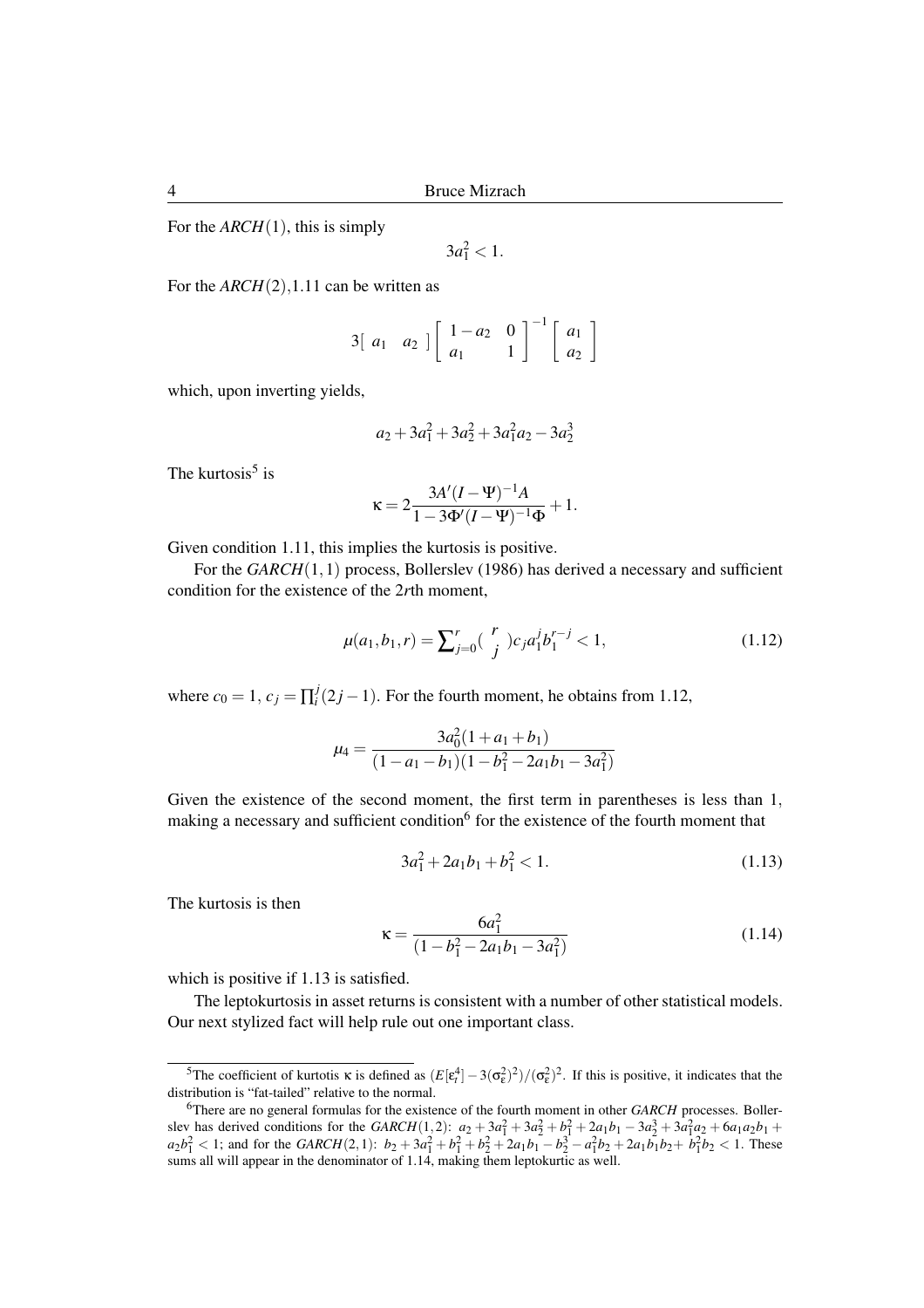#### 1.2.1.2 Normality with temporal aggregation

Consider a time series  $\{y_t\}_{t=1}^T$  $T_{t=1}$  generated by 1.1 and 1.2. Denote by  $Y_t^s$  the *s*-period temporal aggregate

$$
Y_t^s = \sum_{t=1}^s y_t.
$$

For instance, if  $y_t$  was the change in the daily exchange rate,  $Y_t^5$  would be the weekly change.

A statistical representation for asset returns must account for our third stylized fact, that as *s* increases, asset returns converge to normality. One of the strong objections to the Paretian densities<sup>7</sup> is that they are stable under aggregation. If the tails are thick in the daily changes, they will also be thick in the weekly aggregated series.

The convergence to normality in the *GARCH* process is a fairly straightforward implication of central limit theory. The temporal aggregate sums over a very large number of draws of  $y_t$  as *s* grows large. The only difficulty in proving convergence is to account for the dependence in the data. A central limit theory for dependent observations has been worked out under fairly weak assumptions: White (1984) shows that stationarity and ergodicity are sufficient.

Diebold (1988) has proven the convergence using White's theorem. He shows that if *y*<sub>t</sub> is an *AR*(*p*), *GARCH*(*p*,*q*) process, the aggregated series  ${Y_t^s}_{t}$  $\sum_{t=s}^{n}$ ,  $n = int[T/s]$ , has an unconditional normal distribution as  $n \to \infty$ .<sup>8</sup>

# 1.3 A Model of Asset Pricing and Learning

A representative agent determines the return, *r<sup>t</sup>* , to a security based on his beliefs about the fundamental,

$$
r_t = E[y_t]. \tag{1.15}
$$

The agent is assumed to know the structure of the model but not its parameters. He updates his beliefs recursively using a least squares algorithm,

$$
E[y_t] = x_t \widehat{\beta}_t,
$$

where

$$
\widehat{\beta}_t = (\widetilde{X}_t' \widetilde{X}_t)^{-1} \widetilde{X}_t' \widetilde{Y}_t = \beta + (\widetilde{X}_t' \widetilde{X}_t)^{-1} \widetilde{X}_t' \widetilde{\xi}_r \equiv \beta + \widetilde{M}_t \widetilde{\xi}_t.
$$
\n(1.16)

I assume that the agent observes *k* pre-sample values of the fundamental and explanatory variables so that his beliefs start at time  $t = 1$ . I use the tilde to denote matrices that are augmented with these pre-sample values, e.g.  $\widetilde{X}_t = [\begin{array}{ccc} x_{-k+1} & \cdots & x_0 & \cdots & x_t \end{array}]$ 

Consider now the perspective of an econometrician trying to analyze the relationship between security returns and the fundamental. He does not directly observe the agent's

 $7$ For discussion on this family in the economics literature, see Mandelbrot (1963) or Fama and Roll (1968).

<sup>8</sup>There is considerable discussion in the literature over the non-normality of the conditional distribution. Many studies find that  $v_t$  is not normally distributed. Bollerslev (1987), for example, proposes a model where *v* is Student-*t*.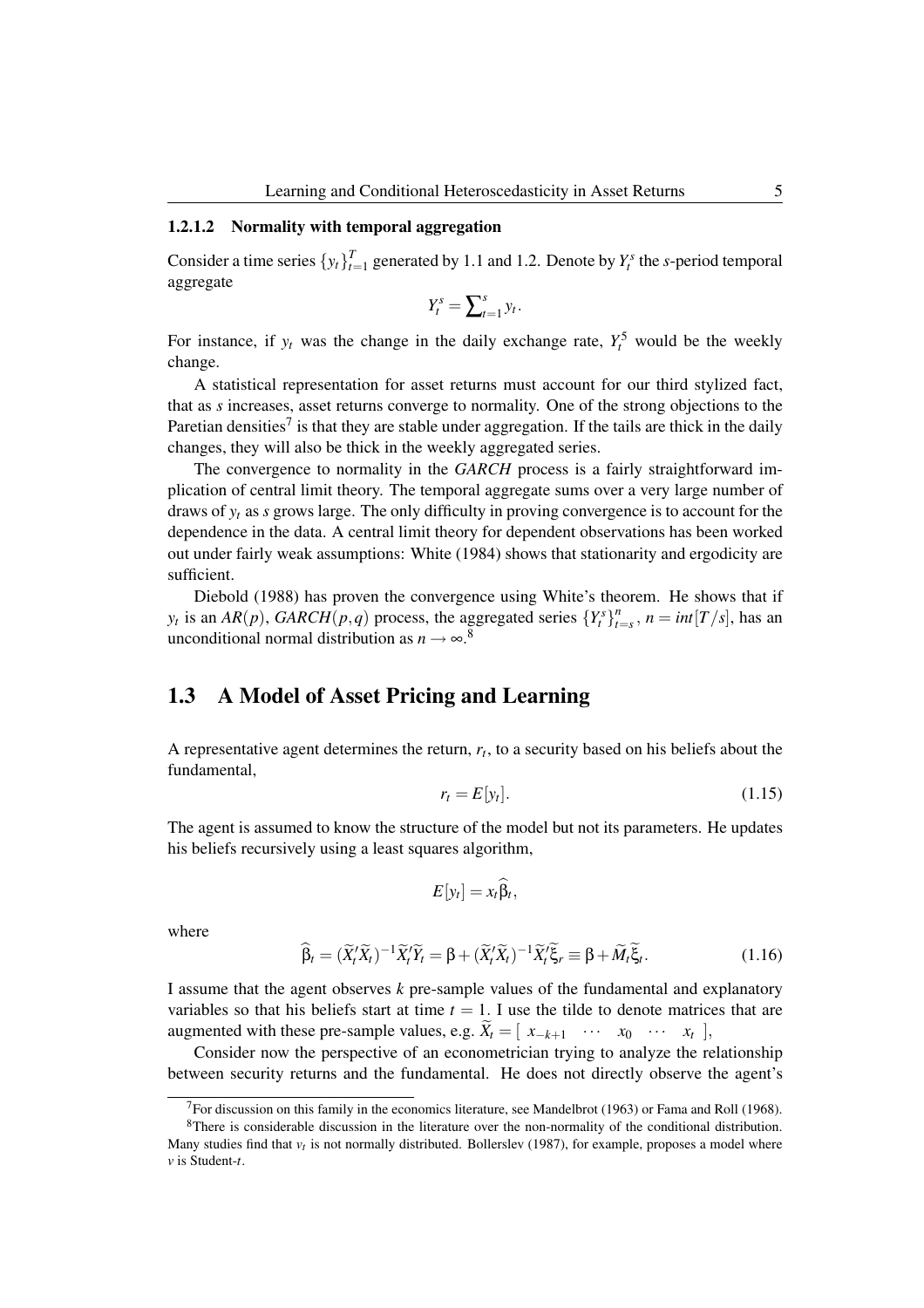beliefs, but he does observe a time series of security returns,

$$
R_T = \begin{bmatrix} r_1 \\ \vdots \\ r_T \end{bmatrix} = \begin{bmatrix} x_1 \beta \\ \vdots \\ x_T \beta \end{bmatrix} + \begin{bmatrix} x_1 \widetilde{M}_1 \widetilde{\xi}_1 \\ \vdots \\ x_T \widetilde{M}_T \widetilde{\xi}_T \end{bmatrix} \equiv X_T \beta + V_T. \tag{1.17}
$$

Now suppose the econometrician regressed the return series on the same vector of explanatory variables used by the agent,

$$
\widehat{r}_t = x_t \beta_T, \tag{1.18}
$$

where

$$
\overline{\beta}_T = (X'_T X_T) X'_T R_T = \beta + M_T V_T \tag{1.19}
$$

Both the agent and the econometrician have unbiased expectations

$$
E[\widehat{\beta}_t] = E[\overline{\beta}_T] = \beta,
$$

but the covariance structure is quite different from the standard Markov model. In particular, I will show that the residuals are conditionally heteroscedastic.

# 1.4 The Covariance Structure of the Residuals

I first describe the covariance matrix of this process. In the second part, I focus on the conditional variance.

## 1.4.1 The covariance matrix

The residuals of 1.15 less 1.18 are given by

$$
r_t - \widehat{r}_t \equiv z_t = x_t (\widetilde{M}_t \widetilde{\xi}_t - M_T V_T) \equiv z_{1t} - z_{2t}.
$$
\n(1.20)

There will be four terms that make up each element of the covariance matrix  $\Omega \equiv E[Z_T Z'_T]$ . For each term below, let  $t = 1, ..., T$ , and  $j = 0, ..., t - 1$ . The first component is

$$
E[z_{1t}z'_{1t-j}] = x_t \widetilde{M}_t E[\widetilde{\xi}_t \widetilde{\xi}'_{t-j}] \widetilde{M}_{t-j} x'_{t-j},
$$
  
\n
$$
= x_t \widetilde{M}_t \sigma_\varepsilon^2 I_{t,t-j} \widetilde{M}_{t-j} x'_{t-j},
$$
  
\n
$$
= \sigma_\varepsilon^2 x_t (\widetilde{X}_t' \widetilde{X}_t)^{-1} x'_t.
$$
\n(1.21)

*I*<sub>t,t−j</sub> is a *t* × *t* − *j* identity matrix.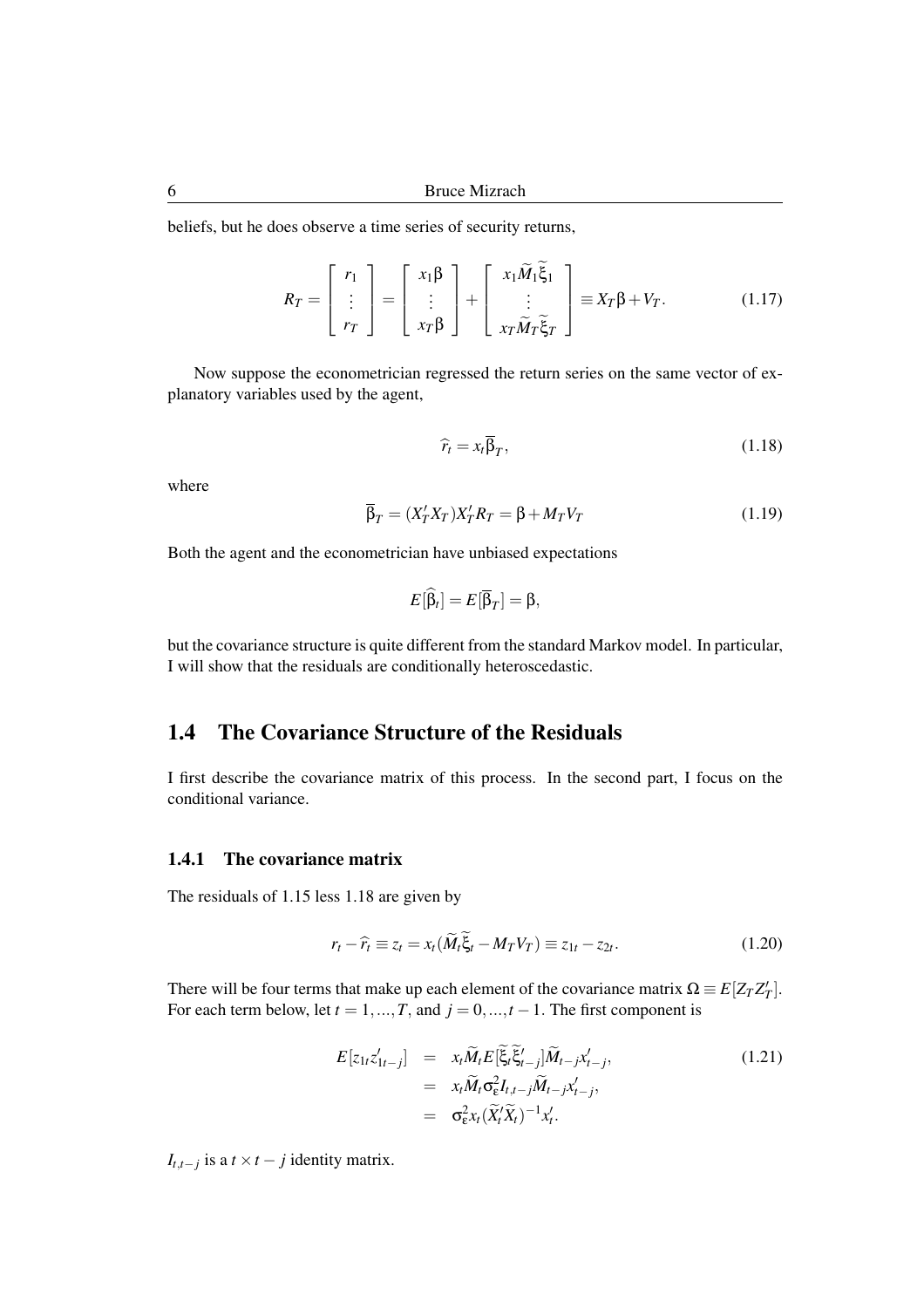The second term is given by

$$
E[z_{1t}z'_{2t-j}] = \begin{bmatrix} x_t \widetilde{M}_t E[\widetilde{\xi}_t \widetilde{\xi}'_1] \widetilde{M}_1 x'_1 \\ \vdots \\ x_t \widetilde{M}_t E[\widetilde{\xi}_t \widetilde{\xi}'_T] \widetilde{M}_T x'_T \end{bmatrix} M'_T x'_{t-j},
$$
(1.22)  

$$
= \sigma_{\varepsilon}^2 x_t \begin{bmatrix} (\widetilde{X}'_t \widetilde{X}_t)^{-1} x'_1 \\ \vdots \\ (\widetilde{X}'_t \widetilde{X}_t)^{-1} x'_t \\ \vdots \\ (\widetilde{X}'_T \widetilde{X}_T)^{-1} x'_T \end{bmatrix} M'_T x'_{t-j} \equiv \sigma_{\varepsilon}^2 x_t W_t M'_T x'_{t-j}.
$$

The second line uses the same substitution as in 1.21.  $\widetilde{M}_t I_{t,k} \widetilde{M}_k$  reduces to  $(\widetilde{X}_t' \widetilde{X}_t)^{-1}$  until  $k > t$  when it then starts to cancel to the left.

The third term is

$$
E[z_{2t}z'_{1t-j}] = \sigma_{\varepsilon}^2 x_t M_T \begin{bmatrix} x_1 (\widetilde{X}'_{t-j} \widetilde{X}_{t-j})^{-1} \\ \vdots \\ x_{t-j} (\widetilde{X}'_{t-j} \widetilde{X}_{t-j})^{-1} \\ \vdots \\ x_T (\widetilde{X}'_T \widetilde{X}_T)^{-1} \end{bmatrix} = \sigma_{\varepsilon}^2 x_t M_T W'_{t-j}.
$$
 (1.23)

In this case, the elements  $E[V_T V_T \tilde{\xi}'_{t-j} \tilde{M}_{t-j}]$  leave an  $(\tilde{X}'_{t-j} \tilde{X}_{t-j})^{-1}$  until the left index exceeds  $t - j$ .

The final term is a bit more involved because the cross product of  $V_T V'_T$  produces a  $(T \times T)$  matrix,

$$
E[z_{2t}z'_{2t-j}] = \sigma_{\varepsilon}^2 x_t M_T \begin{bmatrix} x_1 (\widetilde{X}_1' \widetilde{X}_1)^{-1} x'_1 & \cdots & x_1 (\widetilde{X}_1' \widetilde{X}_1)^{-1} x'_T \\ \vdots & \ddots & \vdots \\ x_T (\widetilde{X}_T' \widetilde{X}_T)^{-1} x'_1 & \cdots & x_T (\widetilde{X}_T' \widetilde{X}_T)^{-1} x'_T \end{bmatrix} M'_T x'_{t-j}.
$$
 (1.24)

Overall, this covariance matrix is quite complex. The off-diagonal elements  $z_t z_{t-j}$  are all non-zero, indicating that the residuals are serially correlated.<sup>9</sup>

Now consider the diagonal terms,  $E[z_t^2]$ , for  $t = 1, ..., T$ . 1.21-1.24 simplify for  $j = 0$ . 1.22 and 1.23 are identical, and because the residuals are orthogonal to the  $x's$ ,  $E[x_t z_t] = 0$ , the fourth term cancels one of them. I am left with,

$$
\gamma_z(t) \equiv E[z_t^2] = E[z_{1t}^2 - z_{1t}z_{2t}'] = \sigma_{\varepsilon}^2 [x_t(\widetilde{X}_t'\widetilde{X}_t)^{-1}x_t' - x_tW_tM_T'x_t'].
$$
(1.25)

From 1.25, it is clear that the variances will be time varying and related to the explanatory variables. In the next section, I will show that the squared residuals are an *ARMA* process.

<sup>9</sup>The presence of serial correlation poses some difficulties for *GARCH* hypothesis testing, See e.g. Bera, Higgins and Lee (1992) for an alternative approach to the standard Lagrange multiplier test of Engle (1982).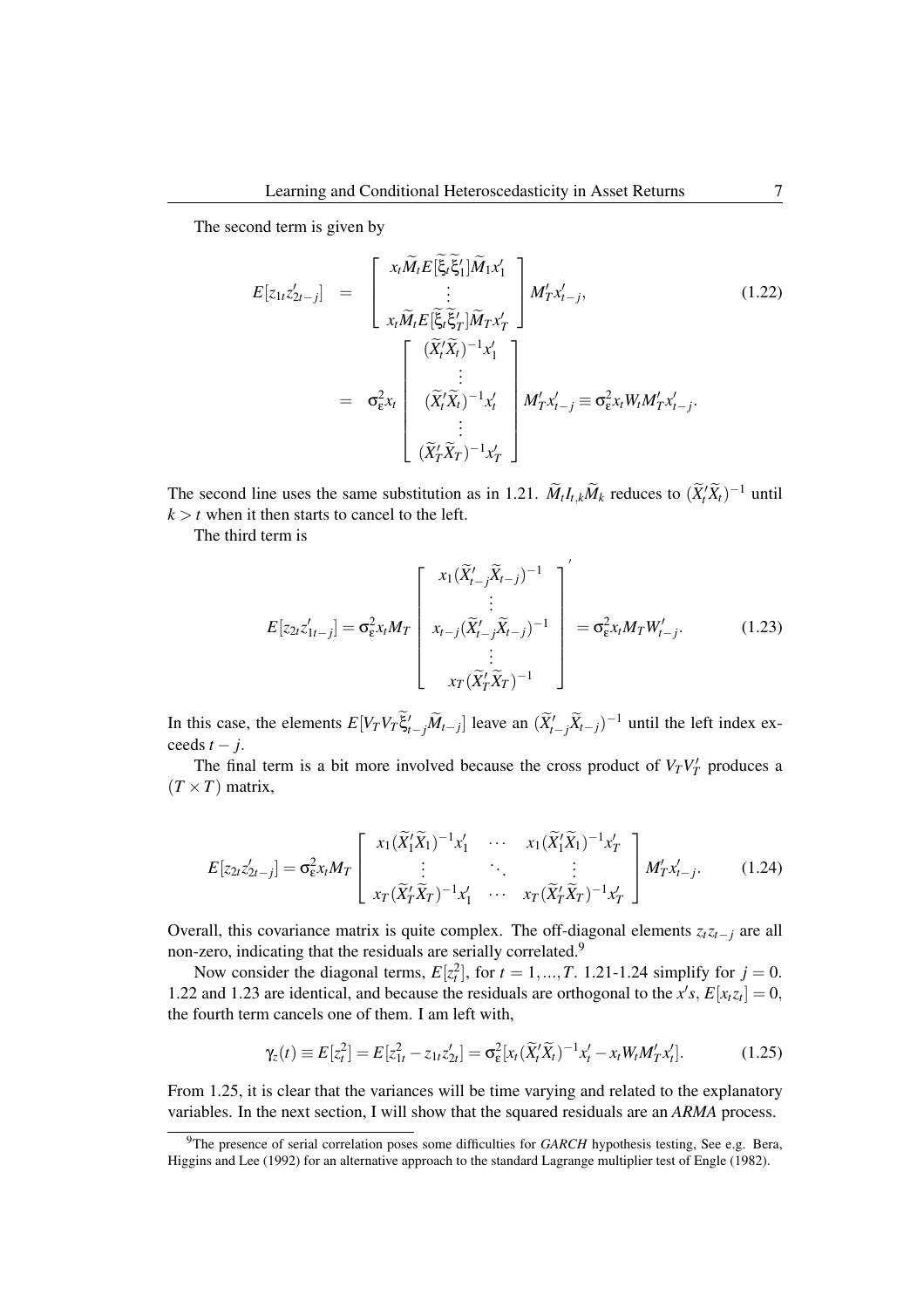## 1.4.2 A GARCH representation for the conditional variances

I will analyze in this section the autocorrelation and partial autocorrelation functions. To show that the model has a GARCH representation, I will show that they are both non-zero at all lags.

Let's begin with the autocovariance function for  $z_t^2$ ,

$$
\gamma_{zz}(t,t-j) \equiv E[(z_t^2 - E[z_t^2])(z_{t-j}^2 - E[z_{t-j}^2])].
$$

Since  $\varepsilon_t$  is Gaussian, the terms are just cross products of  $\gamma_z$ ,

$$
\gamma_{zz}(t, t - j) = E[z_{1t}^2 z_{1t-j}^2 - 2z_{1t}^2 z_{1t-j} + z_{1t}^2 z_{2t-j}^2 - 2z_{1t} z_{2t} z_{1t-j}^2 + 4z_{1t} z_{2t} z_{1t-j} z_{2t-j} - 2z_{1t} z_{2t} z_{t-j}^2 + z_{2t}^2 z_{1t-j}^2 - 2z_{2t}^2 z_{1t-j} z_{2t-j} + z_{2t}^2 z_{2t-j}^2].
$$
\n(1.26)

Note that for large *T* at any *j*,  $E[z_{2t-j}] \approx 0$ . To understand this intuitively, consider the case where  $x$  is a scalar,

$$
z_{2t-j} = x_{t-j} \left( \frac{\sum_{r=1}^{T} x_r^2 (\sum_{s=1}^{r} x_s \mathbf{\varepsilon}_s / \sum_{s=1}^{r} x_s^2)}{\sum_{r=1}^{T} x_r^2} \right).
$$
 (1.27)

The inner double sum converges quickly. Consequently,

$$
\gamma_{zz}(t,t-j) \approx E[z_{1t}^2 z_{1t-j}^2] = E[x_t \widetilde{M}_t \widetilde{\xi}_t \widetilde{\xi}_t' \widetilde{M}_t x_t' x_{t-j} \widetilde{M}_{t-j} \widetilde{\xi}_{t-j} \widetilde{\xi}_{t-j} \widetilde{M}_{t-j} x_{t-j}'].
$$

This will be non-zero if the stochastic part of this term is non-zero,

$$
E\left[\tilde{\xi}_t \tilde{\xi}_t' I_{t,t-j} \tilde{\xi}_{t-j} \tilde{\xi}_{t-j}'\right] \equiv \Sigma_{t-j},\tag{1.28}
$$

where  $\Sigma_{t-j}$  is a symmetric  $(t-j) \times (t-j)$  matrix whose *r*th diagonal element is

$$
E\left[\varepsilon_r^2 \sum_{s=1}^{t-j} \varepsilon_s^2\right] = \mu_4 + \sum_{s\neq r}^{t-j} (\sigma_\varepsilon^2)^2
$$
 (1.29)

Because the inner sum runs from 1 to  $t - j$ , this expectation is non-zero for *any j*, and consequently, so is  $\gamma_{zz}(t, t - j)$ .

To assess the significance of the partial autocorrelation coefficients, consider the regression of  $z_t^2$  on  $z_{t-1}^2$  and call this coefficient  $\phi_1$ . The residuals from this regression,

$$
z_t^2 - c - \phi_1 z_{t-1}^2,
$$

will include the difference of the partial sums up to time  $t - 1$ ,

$$
\Delta \big(\sum_{j=-k+1}^{t} x_j \varepsilon_j\big)^2 = x_t \varepsilon_t \sum_{j=-k+1}^{t-j} x_j \varepsilon_j.
$$

These will be correlated with any  $z_{t-j}^2$  because the remaining portion still sums disturbances from the first time period.

Intuitively, the learning process induces parameter variation in the conditional mean. An econometrician who fails to model this structure leaves information in the residuals. An equivalent representation, this section demonstrates, is a Markov model with *GARCH* disturbances.

Technically, we still need to show that the autcorrelations and partial autocorrelations decay sufficiently quickly for the process to be stationary. This unfortunately must be left for future research. In this paper, Monte Carlo simulations will have to suffice.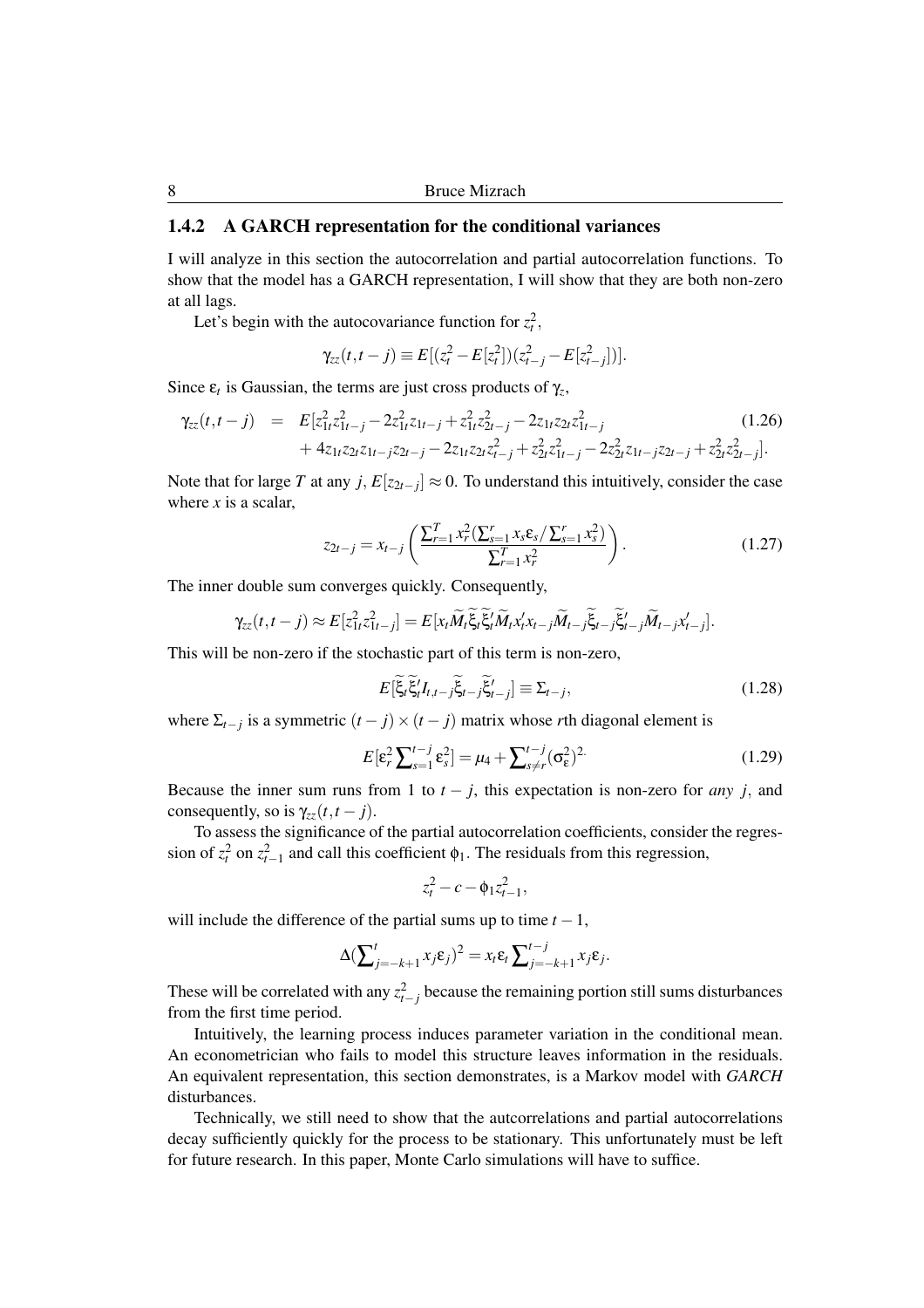Table 1.1: Average autocorrelation coefficient (*AC*) and partial autocorrelation coefficient (*PAC*) at each lag in 250 replications. Simulation results for equation  $y_t = 0.05 + \varepsilon_t$ ,  $\varepsilon_t \sim$ *N*(0,1).

|                | $T=25$   |            | $T = 100$ |            | $T = 250$ |            |
|----------------|----------|------------|-----------|------------|-----------|------------|
| Lag            | AC       | <b>PAC</b> | AC        | <b>PAC</b> | AC        | <b>PAC</b> |
|                | 0.397    | 0.397      | 0.643     | 0.643      | 0.724     | 0.724      |
| $\overline{c}$ | 0.156    | $-0.083$   | 0.458     | $-0.009$   | 0.569     | 0.078      |
| 3              | 0.063    | 0.039      | 0.356     | 0.071      | 0.477     | 0.078      |
| 4              | 0.012    | $-0.059$   | 0.282     | $-0.036$   | 0.410     | $-0.021$   |
| 5              | $-0.032$ | $-0.012$   | 0.226     | 0.032      | 0.356     | 0.048      |
| 6              | $-0.045$ | $-0.034$   | 0.187     | $-0.004$   | 0.320     | 0.009      |
| 7              | $-0.054$ | $-0.015$   | 0.157     | 0.029      | 0.289     | 0.042      |
| 8              | $-0.066$ | $-0.060$   | 0.132     | $-0.006$   | 0.264     | $-0.001$   |
| 9              | $-0.074$ | $-0.024$   | 0.112     | 0.022      | 0.243     | 0.032      |
| 10             | $-0.086$ | $-0.064$   | 0.092     | $-0.011$   | 0.224     | $-0.004$   |

# 1.5 Finite Sample Properties

I consider four finite sample exercises. The first design is a simple scalar case where the only regressor is a constant term. In this exercise, I hope to show the persistence coming solely from the disturbances. In the second case, I consider a multivariate regression model where the  $x's$  are independent. Since the heteroscedasticity varies with the explanatory variables, I want to exclude the effects of any dependence coming from the regressors. In the third simulation, I consider an *AR*(*p*) model. Finally, in a more realistic model, I consider structural change in the parameters.

In each simulation, I draw samples of  $T + 5$  observations on the disturbance term and regressors to generate the  $y's$ , essentially assuming the first 5 are only visible to the agent. I consider three sample sizes of length *T* = 25, 100 and 250. I then do 250 replications of each. I report sample averages of the first ten autocorrelations and partial autocorrelations of  $z_t^2$  in Tables 1 through 4.

#### 1.5.1 Scalar regression model

In this first example,  $y_t = 0.05 + \varepsilon_t$ ,  $x_t$  is a scalar constant, so  $k = 1$ , and  $x_t = 1$  for all  $t$ .  $\varepsilon$  is  $N(0,1)$  and independent and identically distributed. The results are in Table 1.

There is clear evidence of an *AR* process even in the small sample. The partial autocorrelations are large only at the first lag. An econometrician might readily conclude that this is an  $AR(1)$  in  $\varepsilon_t^2$  or an  $ARCH(1)$  process. It appears that some structure in the independent variables is needed to generate a high order *ARCH* or *GARCH*. This motivates our next simulation.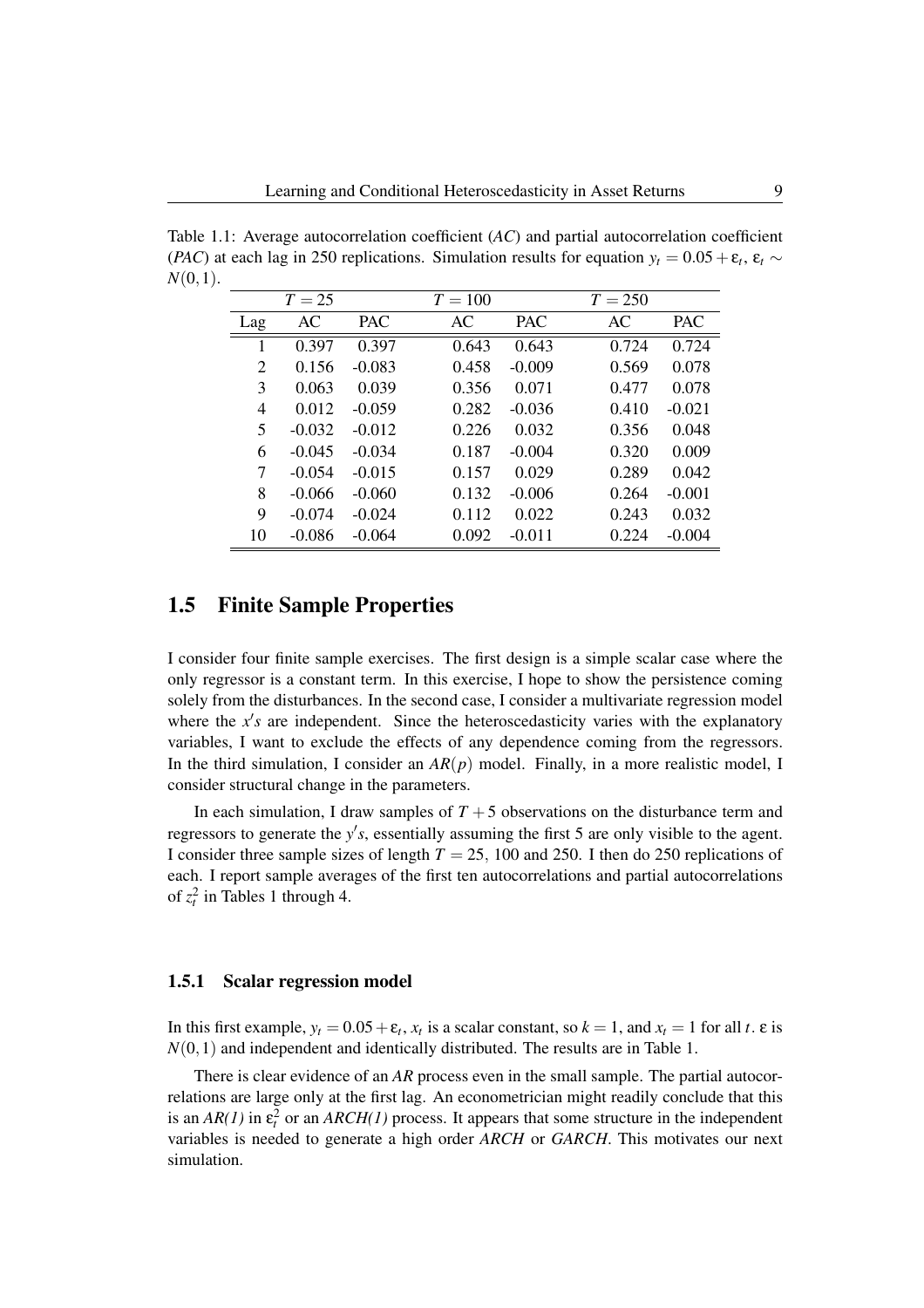Table 1.2: Average autocorrelation coefficient (*AC*) and partial autocorrelation coefficient (*PAC*) at each lag in 250 replications.. Simulation results for equation  $y_t = 0.25 + 0.5x_{1t}$  −  $0.25x_{2t} + \varepsilon_t$ ,  $x_t$  and  $\varepsilon_t \sim N(0,1)$ .

|     | $T=25$   |            | $T = 100$ |            | $T = 250$ |            |
|-----|----------|------------|-----------|------------|-----------|------------|
| Lag | AC       | <b>PAC</b> | AC        | <b>PAC</b> | AC        | <b>PAC</b> |
|     | 0.107    | 0.107      | 0.246     | 0.246      | 0.292     | 0.292      |
| 2   | 0.084    | 0.040      | 0.206     | 0.117      | 0.255     | 0.159      |
| 3   | 0.051    | 0.045      | 0.164     | 0.113      | 0.235     | 0.148      |
| 4   | 0.018    | $-0.034$   | 0.163     | 0.062      | 0.213     | 0.070      |
| 5   | 0.008    | 0.003      | 0.129     | 0.061      | 0.189     | 0.067      |
| 6   | $-0.013$ | $-0.029$   | 0.125     | 0.029      | 0.167     | 0.033      |
| 7   | $-0.022$ | $-0.022$   | 0.104     | 0.034      | 0.157     | 0.049      |
| 8   | $-0.021$ | $-0.036$   | 0.089     | 0.000      | 0.140     | 0.012      |
| 9   | $-0.028$ | $-0.011$   | 0.083     | 0.026      | 0.141     | 0.041      |
| 10  | $-0.046$ | $-0.044$   | 0.076     | 0.008      | 0.134     | 0.013      |

## 1.5.2 Multiple independent regressors

I use a three variable model,  $y_t = 0.25 + 0.5x_1 - 0.25x_2 + \varepsilon_t$ . Each *x* and the ε are independent draws from an  $N(0,1)$ . I again drop 5 pre-sample values for each of the three sample sizes. Results are reported in Table 2.

By the mid-sized sample,  $T = 100$ , there is clear evidence of a higher order *ARMA* process. In the large sample, there is the nice smooth decay in both the AC and PAC that the theory predicts.

## 1.5.3 An *AR*(*p*) model

I next consider the  $AR(2)$  model,  $y_t = x_t = 0.05 + 0.5x_{t-1} - 0.25x_{t-2} + \varepsilon_t$ . The  $\varepsilon's$  are again  $N(0, 1)$ , and I set the initial values for the  $x's$  to zero, still dropping the first 5 observations. Results for this third exercise are in Table 3. The covariance structure suggests that dependence in the  $x's$  should induce additional dependence in the squared disturbances. This can be detected in this simulation. At lags 1 and 2, the AC and PAC are larger than in Table 2 for all three sample sizes. These coefficients again suggest a high order *ARMA* process.

## 1.5.4 Structural change

If agent's beliefs were finite only on a single model, volatility would tend to die out. In the third finite sample exercise with  $T = 100$ , the unconditional variance in the first half of the sample is 35% larger on average than in the second half. The conditional heteroscedasticity remains significant in the sample as a whole though because small errors in the second half of the series are following other small errors.

In financial market data, we see repeated bursts of volatility. In this framework, I model these volatility outbreaks as changes in the coefficients of the fundamental. In this last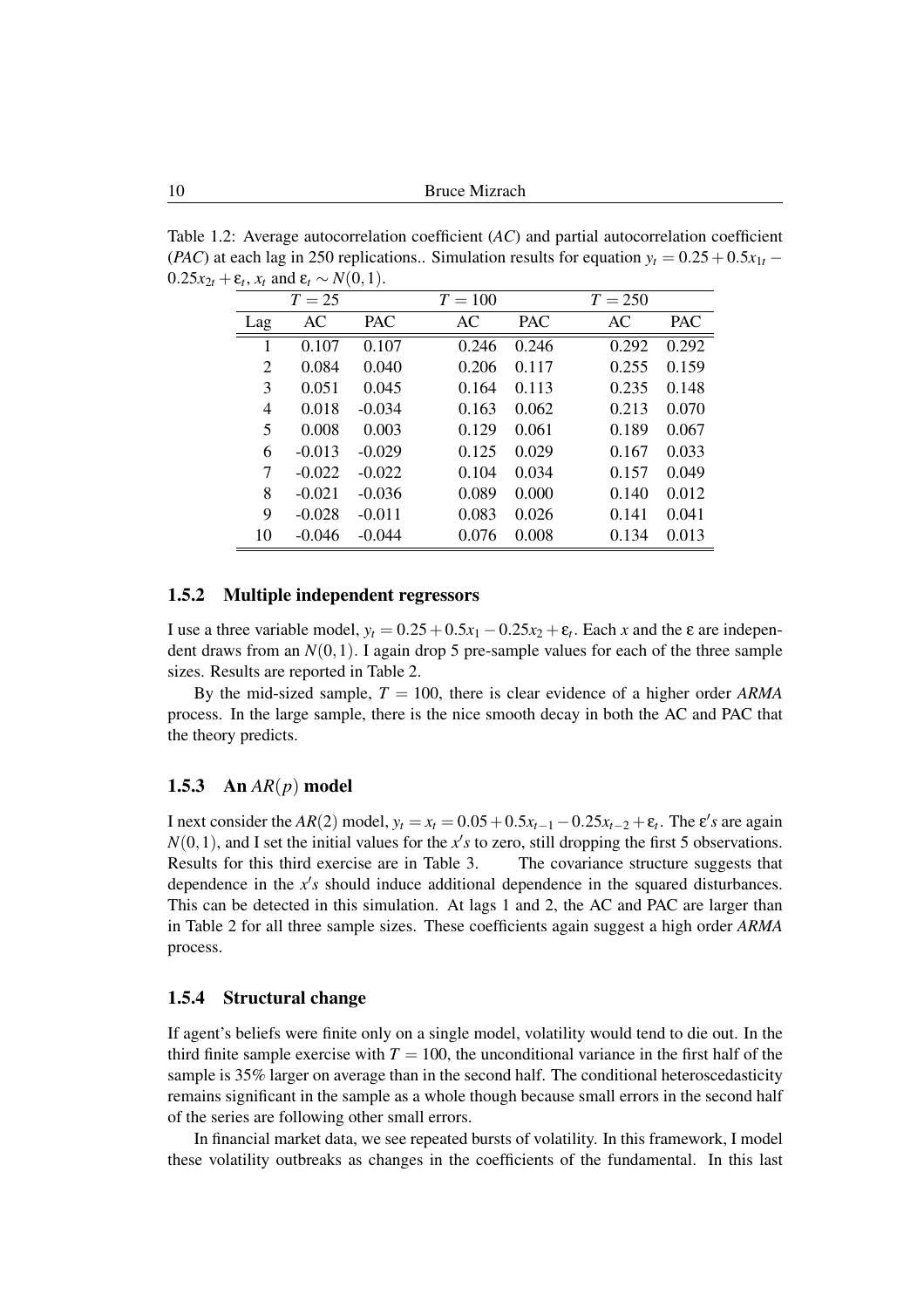Table 1.3: Average autocorrelation coefficient (*AC*) and partial autocorrelation coefficient (*PAC*) at each lag in 250 replications. Simulation results for equation  $y_t = x_t = 0.05 +$  $0.5x<sub>t-1</sub> - 0.25x<sub>t-2</sub> + ε<sub>t</sub>, ε<sub>t</sub> ∼ N(0,1).$ 

|                | $T=25$   |            | $T = 100$ |            | $T = 250$ |            |
|----------------|----------|------------|-----------|------------|-----------|------------|
| Lag            | AC       | <b>PAC</b> | AC        | <b>PAC</b> | AC        | <b>PAC</b> |
| 1              | 0.156    | 0.156      | 0.286     | 0.286      | 0.333     | 0.333      |
| $\overline{2}$ | 0.139    | 0.066      | 0.252     | 0.139      | 0.295     | 0.168      |
| 3              | 0.065    | 0.059      | 0.176     | 0.103      | 0.219     | 0.107      |
| 4              | 0.042    | $-0.031$   | 0.161     | 0.030      | 0.205     | 0.046      |
| 5              | 0.010    | $-0.001$   | 0.147     | 0.067      | 0.192     | 0.079      |
| 6              | $-0.009$ | $-0.033$   | 0.117     | 0.014      | 0.163     | 0.027      |
| 7              | $-0.015$ | $-0.011$   | 0.089     | 0.011      | 0.137     | 0.027      |
| 8              | $-0.025$ | $-0.045$   | 0.078     | $-0.009$   | 0.127     | 0.005      |
| 9              | $-0.039$ | $-0.020$   | 0.067     | 0.023      | 0.117     | 0.029      |
| 10             | $-0.043$ | $-0.041$   | 0.063     | 0.004      | 0.111     | 0.013      |

Table 1.4: Average autocorrelation coefficient (*AC*) and partial autocorrelation coefficient (*PAC*) at each lag in 250 replications. Simulation results for *AR*(2) with 1% chance of shift in  $β_2$ .

|     | $T=25$   |            | $T = 100$ |            | $T = 250$ |            |
|-----|----------|------------|-----------|------------|-----------|------------|
| Lag | AC       | <b>PAC</b> | AC        | <b>PAC</b> | AC        | <b>PAC</b> |
| 1   | 0.157    | 0.157      | 0.287     | 0.287      | 0.333     | 0.333      |
| 2   | 0.138    | 0.063      | 0.251     | 0.140      | 0.297     | 0.173      |
| 3   | 0.063    | 0.058      | 0.180     | 0.109      | 0.226     | 0.114      |
| 4   | 0.043    | $-0.029$   | 0.162     | 0.030      | 0.200     | 0.035      |
| 5   | 0.010    | $-0.003$   | 0.148     | 0.068      | 0.193     | 0.079      |
| 6   | $-0.009$ | $-0.011$   | 0.119     | 0.012      | 0.174     | 0.039      |
| 7   | $-0.015$ | $-0.047$   | 0.092     | 0.015      | 0.148     | 0.036      |
| 8   | $-0.025$ | $-0.036$   | 0.078     | $-0.011$   | 0.132     | 0.006      |
| 9   | $-0.038$ | $-0.019$   | 0.069     | 0.023      | 0.123     | 0.033      |
| 10  | $-0.043$ | $-0.040$   | 0.061     | $-0.001$   | 0.111     | 0.001      |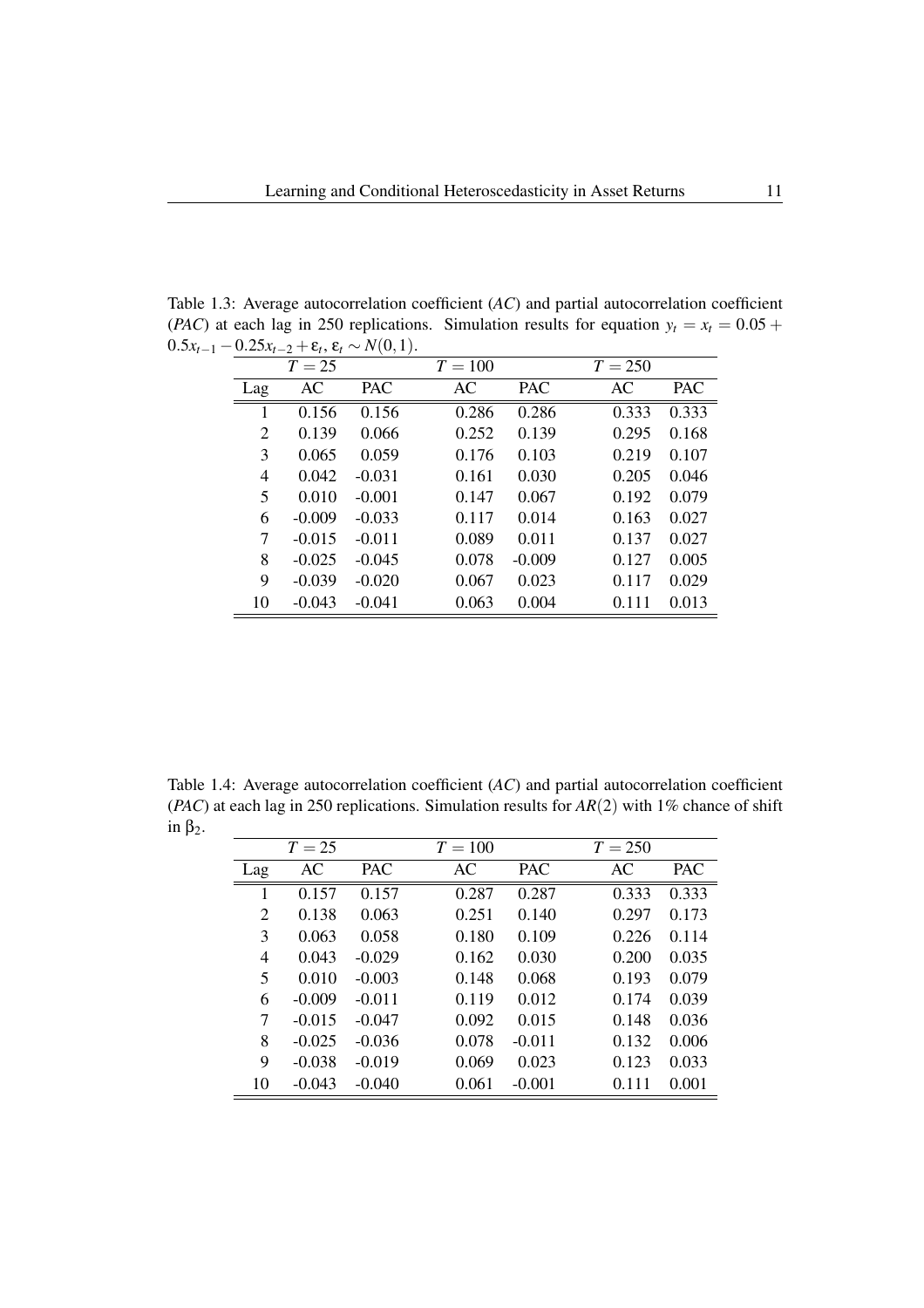exercise, there is a 1% chance, each period, that the first *AR* parameter will shift up by 0.1. I constrain the parameter when necessary to keep the process stationary.

The results are in Table 4. The AC and PAC are basically the same as in Table 3 even though the unconditional volatility is now equal in both halves of the sample.

# 1.6 An Empirical Example

These simulation results do not constitute any direct evidence in favor of the learning model. In this section, I propose a flexible parameterization for the conditional heteroscedasticity. This functional form captures the parameter variation in the conditional variance and nests the standard model. To avoid any problems with negative variances, I use logs.

Let  $h_t = E[\varepsilon_t^2 | \varepsilon_t^2, h_{t-1}, x_t, \ldots], x_t$  be a scalar, and write the functional form as

$$
\log(h_t) = a_0 + \left(\sum_{i=1}^q [a_{1,i} + \sum_{r=0}^s a_{2+r,i}x_tx_{t-r}]\right)\varepsilon_{t-i}^2 + \left(\sum_{j=1}^p [b_{1,j} + \sum_{r=0}^s b_{2+r,j}x_tx_{t-r}]\right)\log(h_{t-j}).
$$
\n(1.30)

The model lets the coefficients on the squared disturbances and the conditional variances vary with cross products of the *x's*. Also, if  $\Sigma a_{2+r,i} = \Sigma b_{2+r,j} = 0$ , it reduces to the standard model.

| <b>Explanatory Variable</b>       | Model 1  | Model 2  |
|-----------------------------------|----------|----------|
| Constant                          | $-0.261$ | $-0.183$ |
| $(t$ -stat)                       | (3.26)   | (4.32)   |
| $\varepsilon_{t-1}^2$             | 0.176    | 0.195    |
|                                   | (4.32)   | (1.91)   |
| $x_t^2 \varepsilon_{t-1}^2$       |          | $-0.004$ |
|                                   |          | (0.34)   |
| $x_t x_{t-1} \varepsilon_{t-1}^2$ |          | 0.036    |
|                                   |          | (0.77)   |
| $h_t$                             | 0.853    | 0.917    |
|                                   | (14.74)  | (27.03)  |
| $x_t^2 h_t$                       |          | $-0.017$ |
|                                   |          | (0.11)   |
| $x_t x_{t-1} h_t$                 |          | $-0.244$ |
|                                   |          | (2.66)   |
| Log likelihood                    | 86.127   | 116.690  |
| Likelihood ratio                  |          | 61.126   |

Table 1.5: Estimates of Log of the Conditional Variance for IL/DM Exchange Rate. Coeffient estimates for a *GARCH(1,1)* and augmented *GARCH(1,1)* estimation. Newey-West standard errors are reported. The likelihood ratio statistic is distributed  $\chi^2(4)$ .

I obtained a series of 510 daily Italian Lira-German Deutschemark exchange rates for 1992-93. This period includes the withdrawal of the Lira from the European exchange rate grid. The leptokurtosis is over 22, and previous work, Mizrach (1995), suggested the possibility of a *GARCH* model.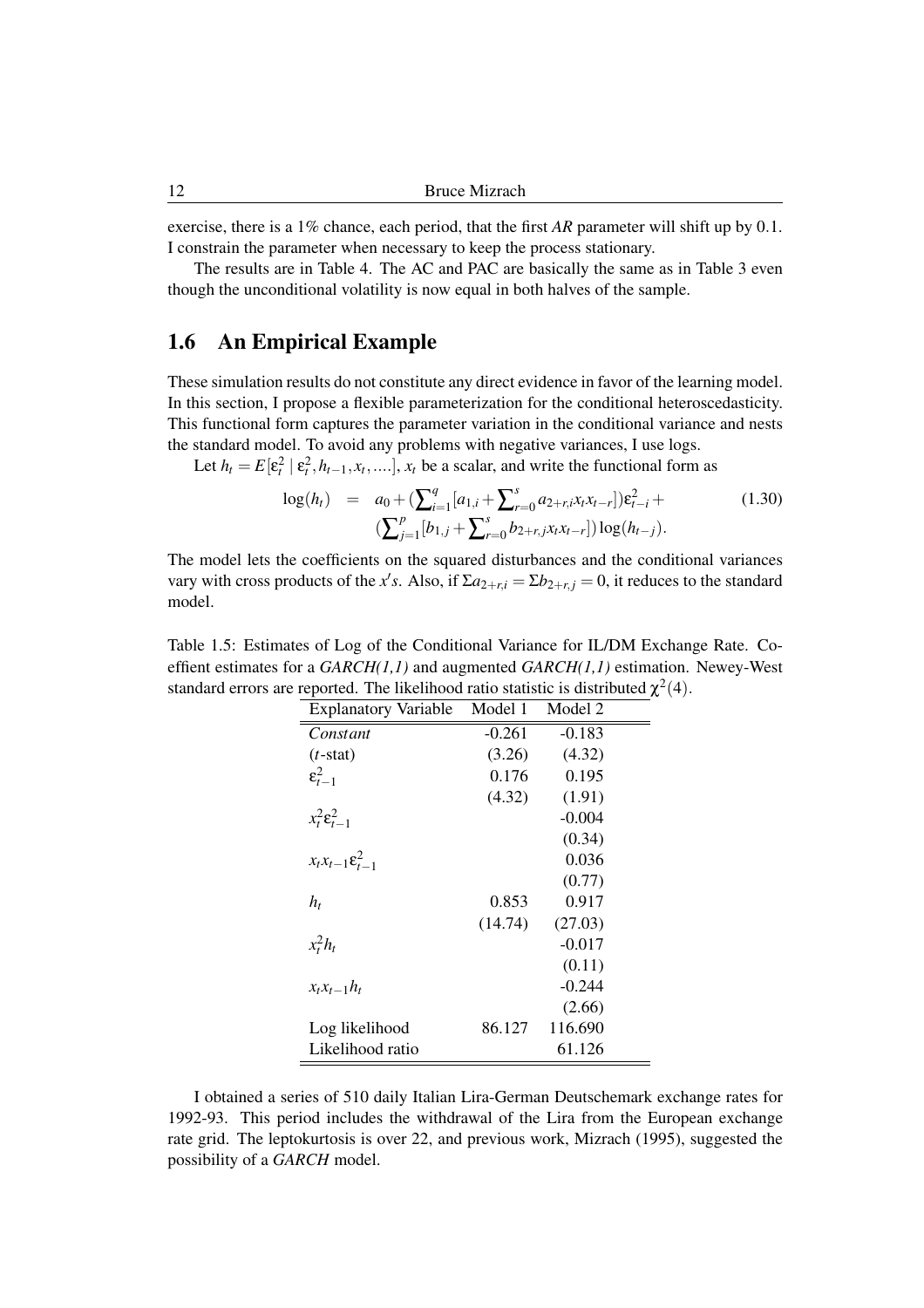I use log differences for returns, and the conditional mean is *AR(1)*. I then jointly estimated a log-*GARCH(1,1)* for *h<sup>t</sup>* . Results are in the first column of Table 5. Overall, the model appears quite satisfactory with significant<sup>10</sup> AR and MA parameters. Nonetheless, I wanted to see if the learning model parameterization might locate additional structure.

The second column of Table 5 reports estimation for  $s = 1$ . The model appears to offer a good deal better fit. The lagged terms  $x_t x_{t-1}$  are significant in both the squared disturbances and the lagged conditional variances. The likelihood improves by 25%, and the  $\chi^2(4)$  likelihood ratio statistic is over 60. I can easily reject the standard model in favor of the learning specification.

## 1.7 Conclusion

The literature on financial market volatility has made great strides in the statistical modeling of conditional variances. A variety of parameterizations for volatility exist. This paper has not completely avoided offering yet another. Focusing on the source of volatility should help us choose among candidate models. Further research on the impact of learning on volatility should prove fruitful at least in this respect.

A single empirical example was also provided in favor of the learning specification. Additional research will be needed to establish whether this model is as empirically robust as its precursors.

## References

- [1] Baillie, R., T. Bollerslev and H.O. Mikkelsen (1993), "Fractionally integrated generalized autoregressive conditional heteroscedasticity," Kellogg School Working Paper #168.
- [2] Bera, A., M.L. Higgins, and S. Lee (1992), "Interaction between autocorrelation and conditional heteroscedasticity: a random coefficient approach," *Journal of Business and Economic Statistics* 10, 133-142.
- [3] Bollerslev, T. (1986), "Generalized autoregressive conditional heteroskedasticity," *Journal of Econometrics* 31, 307-27.
- [4] Bollerslev, T. (1987), "A conditionally heteroskedastic time series model for speculative prices and rates of return," *Review of Economics and Statistics* 69, 542-47.
- [5] Bollerslev, T. (1988), "On the correlation structure for the generalized Autoregressive conditional heteroskedastic process," *Journal of Time Series Analysis* 9, 121-31.
- [6] Bollerslev, T., R. Chou and K. Kroner (1992), "ARCH modeling in finance: a review of theory and empirical evidence," *Journal of Econometrics* 52, 5-59.

 $10$ I use Newey-West HAC standard errors with 4 lags.